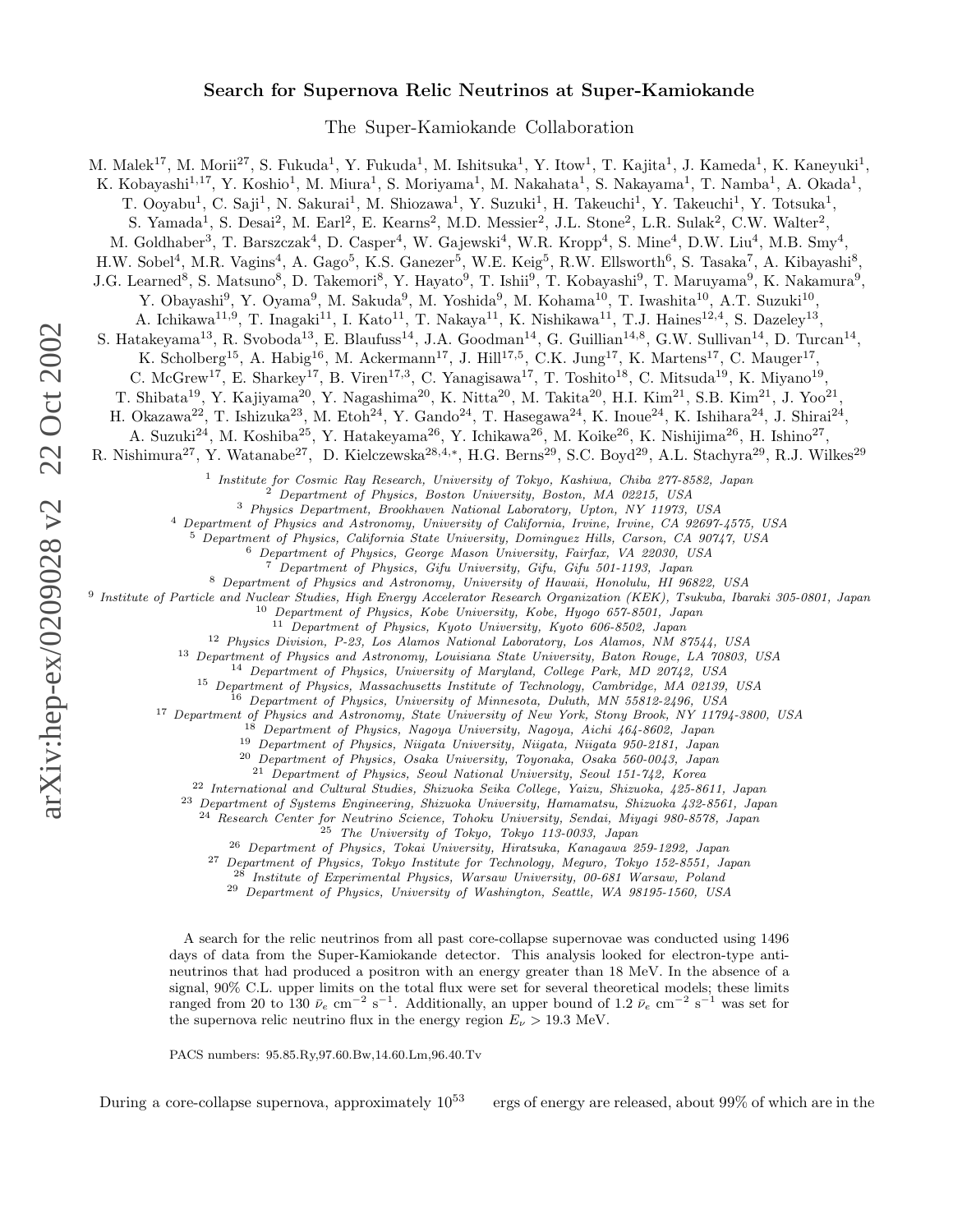form of neutrinos. To date, the only time that a burst of such neutrinos has been detected was in the case of SN1987A [[1, 2\]](#page-4-0). However, it is generally believed that core-collapse supernovae have occurred throughout the universe since the formation of stars. Thus, there should exist a diffuse background of neutrinos originating from all the supernovae that have ever occurred. Detection of these supernova relic neutrinos (SRN) would offer insight about the history of star formation and supernovae explosions in the universe.

All types of neutrinos and anti-neutrinos are emitted from a core-collapse supernova, but not all are equally detectable. The  $\bar{\nu}_e$  is most likely to be detected by Super-Kamiokande (SK). It interacts primarily through inverse β decay ( $\bar{\nu}_e$   $p \rightarrow n e^+$ ,  $E_e = E_\nu$  - 1.3 MeV) with a cross section that is two orders of magnitude greater than that of neutrino-electron elastic scattering. All further discussion herein of the SRN refers only to the  $\bar{\nu}_e$ .

Several methods have been used to model the SRN flux and spectrum [\[3](#page-4-0), [4](#page-4-0), [5, 6](#page-4-0), [7, 8\]](#page-4-0), with flux predictions ranging from  $2 - 54$  cm<sup>-2</sup> s<sup>-1</sup>. In this paper, SK search results are compared to SRN predictions based on a galaxy evolution model [\[4](#page-4-0)], a cosmic gas infall model [[5\]](#page-4-0), cosmic chemical evolution studies [\[6](#page-4-0)], and observations of heavy metal abundances [\[7](#page-4-0)]. A model that assumes a constant supernova rate [\[4](#page-4-0)] was also considered; this model was used to set the previous SRN flux limit at Kamiokande-II [[9\]](#page-4-0).

It has been shown that neutrinos undergo flavor oscillation [\[10](#page-4-0), [11](#page-4-0), [12\]](#page-4-0). Therefore, an SRN spectrum that includes the effects of neutrino mixing was also considered [[8\]](#page-4-0). All six species of neutrinos are emitted during a core-collapse supernova. However, the  $\bar{\nu}_{\mu}$  and the  $\bar{\nu}_{\tau}$ decouple from the neutrinosphere earlier than the  $\bar{\nu}_e$ , resulting in a higher temperature for these flavors; thus, neutrino mixing would harden the  $\bar{\nu}_e$  energy spectrum. The cross section for inverse  $\beta$  decay increases as the square of the  $\bar{\nu}_e$  energy, so oscillation would enhance the SRN signal. In this paper, only a large mixing angle MSW solution (LMA) was used to distort the SRN spectrum – the LMA solution is also favored by the available solar neutrino data [\[13](#page-4-0), [14](#page-4-0)].

This paper presents the results of a search for SRNs in the Super-Kamiokande detector. SK is a water Cherenkov detector, with a fiducial mass of 22.5 kton, located in the Kamioka Mine in Gifu, Japan. Descriptions of the detector can be found elsewhere [\[15\]](#page-4-0). The data reported here were collected between May 31, 1996, and July 15, 2001, yielding a total SRN search livetime of 1496 days. Backgrounds to the SRN signal are solar neutrinos, atmospheric neutrinos, and muon-induced spallation products. Background reduction takes place in the following steps: spallation cut, sub-event cut, Cherenkov angle cut, and solar direction cut.

Spallation is the most serious background, and the ability to remove it determines the lower threshold of the SRN search. Spallation products are also relevant to solar neutrino studies, and so a likelihood function had

been developed that uses information about the muons preceding the possible spallation event [\[11\]](#page-4-0). To permit a low analysis threshold for the SRN search, a tighter spallation cut was implemented: in addition to the likelihood function cut, all events that occur less than 0.15 seconds after a cosmic ray muon are rejected. The spallation cut is applied to all events reconstructed with  $E < 34$  MeV, and introduces a deadtime of 36%. No discernible spallation events with energies above 18 MeV remain in the data after this cut is applied and so 18 MeV was set as the lower analysis threshold.

The sub-event cut removes muons with kinetic energy  $(T)$  in the range of  $50 - 140$  MeV. Cosmic ray muons, which have much higher energies, originate outside of SK and are removed because they produce a veto signal in the SK outer detector (OD). However, atmospheric  $\nu_{\mu}$ can produce muons within the inner detector (ID) via charged current quasi-elastic scattering  $(\nu_{\mu} N \rightarrow \mu N')$ ; such muons will not have been tagged by the OD, but will be visible in the ID. Muons with low energies will stop in SK and produce a decay electron; often the muon and decay electron are found in the same event. When this happens, the decay electron is referred to as a "subevent." After the vertex of each event was found and the flight time of the Cherenkov photons was subtracted, the event's  $1.3 \mu s$  time window was searched; if more than one timing peak was present, then the event was removed. The sub-event cut was tested on simulated muons in the relevant energy range, and it was shown to remove 34% of the muon background.

The remaining muons are removed by the Cherenkov angle cut. This cut exploits the mass difference between the muon and the positron, which results in a difference in their Cherenkov angles  $\theta_C$ . Positrons with  $E > 18$  MeV have  $\theta_C \approx 42$  degrees. Muons with  $T < 140$  MeV have  $\theta_{C} < 34$  degrees; thus, all particles with  $\theta_C < 37$  degrees were removed from the data. The efficiency of this selection criterion for retaining signal is 98%, as determined by applying it to simulated positron events. Using simulated muon events, it was shown that applying the Cherenkov angle cut and the sub-event cut together results in the rejection of 96% of the muon background. Furthermore, it was found that the full reduction removes > 99% of the muons. The Cherenkov angle cut was also used to remove events with  $\theta_C > 50$  degrees; this eliminated events without clear Cherenkov rings, such as multiple  $\gamma$  rays emitted during a nuclear de-excitation, from the data sample.

Finally, a cut on the direction of the event is made to remove contamination from solar neutrinos. Events with  $E < 34$  MeV were removed if the reconstructed event direction was within thirty degrees of the vector from the Sun to the Earth at the time of the event.

By simulating positrons created from SRN, it was found that the efficiency of the full data reduction is  $47\pm0.4\%$  for  $E \leq 34$  MeV, and  $79\pm0.5\%$  for  $E > 34$  MeV. Figure [1](#page-2-0) plots the energy spectrum after each cut.

After applying the selection criteria, two irreducible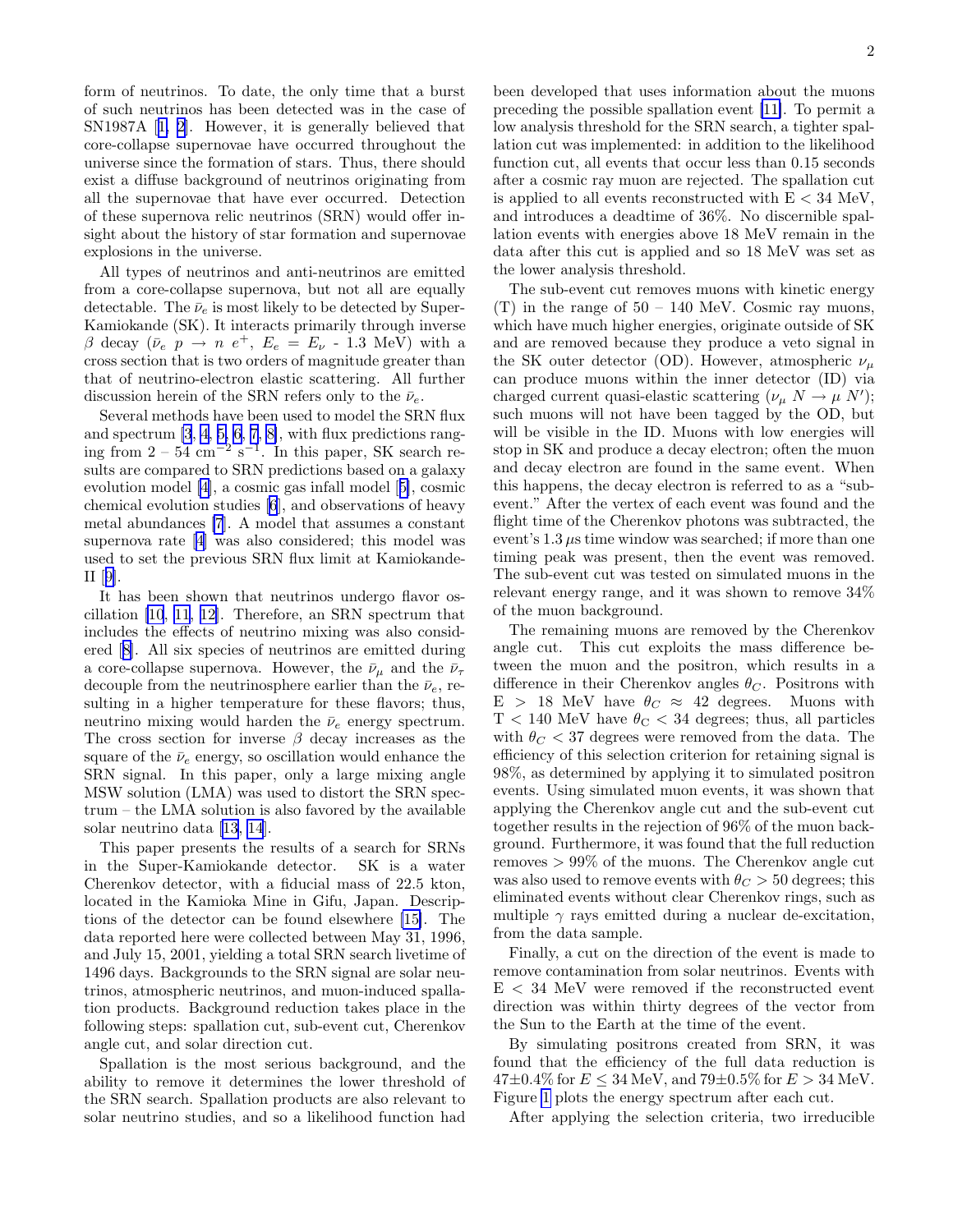<span id="page-2-0"></span>

FIG. 1: Energy spectrum at each reduction step. In the final data set, the spallation cut and solar direction cut are only applied in the first four bins. The numbered lines represent the corresponding theoretical predictions from Table [I](#page-3-0).

backgrounds remain. The first is atmospheric  $\nu_e$  and  $\bar{\nu}_e$  events. The second comes from atmospheric  $\nu_\mu$  that interact to form a muon with  $T < 50$  MeV. The energy of these muons is below the threshold for emitting Cherenkov photons, so they are said to be invisible. Decay electrons from visible muons can be eliminated; however, when an invisible muon decays there is no way to tag the resulting electron as a background event.

The energy spectra of these backgrounds have shapes that are very different from each other and from the SRN signal shape. In the region where SRN events are expected  $(18 - 34 \text{ MeV})$ , the dominant background is decay electrons from invisible muons, which have energies that are distributed according to the Michel spectrum. However, at higher energies, atmospheric  $\nu_e$  events distort the Michel spectrum. To evaluate the distortion, it is necessary to extend the upper analysis threshold to energies where only atmospheric  $\nu_e$  events are present. Decay electrons have a maximum energy of 53 MeV, but may be detected up to ∼ 65 MeV due to the energy resolution of SK. Beyond 65 MeV, only atmospheric  $\nu_e$  are found, so the upper analysis threshold was set above 65 MeV and the data were analyzed with a three parameter fit.

To determine the final shape of the backgrounds, 100 years of simulated events were generated per background. The initial shape of the decay electrons was determined by the Michel spectrum; the initial shape of the atmospheric  $\nu_e$  events was obtained from previous works [\[16](#page-4-0), [17\]](#page-4-0). The background simulations were subjected to the full reduction, and the shape of the resulting spectra were used to fit the data; each of the SRN mod-



FIG. 2: Energy spectrum of SRN candidates. The dotted and dash-dot histograms are the fitted backgrounds from invisible muons and atmospheric  $\nu_e$ . The solid histogram is the sum of these two backgrounds. The dashed line shows the sum of the total background and the 90% upper limit of the SRN signal.

els was treated similarly. For the fitting, the data were divided into sixteen energy bins, each 4 MeV wide (see Figure 2), and the following  $\chi^2$  function was minimized with respect to  $\alpha$ ,  $\beta$ , and  $\gamma$ .

$$
\chi^{2} = \sum_{l=1}^{16} \frac{\left[ (\alpha \cdot A_{l}) + (\beta \cdot B_{l}) + (\gamma \cdot C_{l}) - N_{l} \right]^{2}}{\sigma_{stat}^{2} + \sigma_{sys}^{2}} \tag{1}
$$

In this equation, the sum  $l$  is over all energy bins and  $N_l$  is the number of events in the  $l^{th}$  bin.  $A_l$ ,  $B_l$ , and  $C_l$ represent, respectively, the fractions of the SRN, Michel, and atmospheric  $\nu_e$  spectra that are in the  $l^{th}$  bin.  $\alpha$ ,  $\beta$ , and  $\gamma$  are the fitting parameters for the number of SRN events, decay electrons, and atmospheric  $\nu_e$  events.

The total number of events in the data sample is small, so the statistical error  $\sigma_{stat}$  is the dominant term in the denominator. The systematic error  $\sigma_{sys}$  considers the effects that uncertainties in the spectrum shapes have on the SRN result. Such uncertainties originate from the reduction, the SK energy resolution, the theoretical atmospheric  $\nu_e$  spectrum, and other sources. For all bins,  $\sigma_{sys} \approx 6\%$ , which is always much smaller than  $\sigma_{stat}$ .

The efficiency-corrected event rate spectrum of SRN candidates and the results of the fit are shown in Figure 2. The best fits to  $\gamma$  and  $\beta$  are indicated, respectively, by the dot-dashed and dotted lines. The solid line is the sum of these lines and represents the total background. For all six models, the best fit to  $\alpha$  was zero and the minimum  $\chi^2$  value was 8.1 for 13 degrees of freedom. A 90% C.L. limit on  $\alpha$  was set for each model; the dashed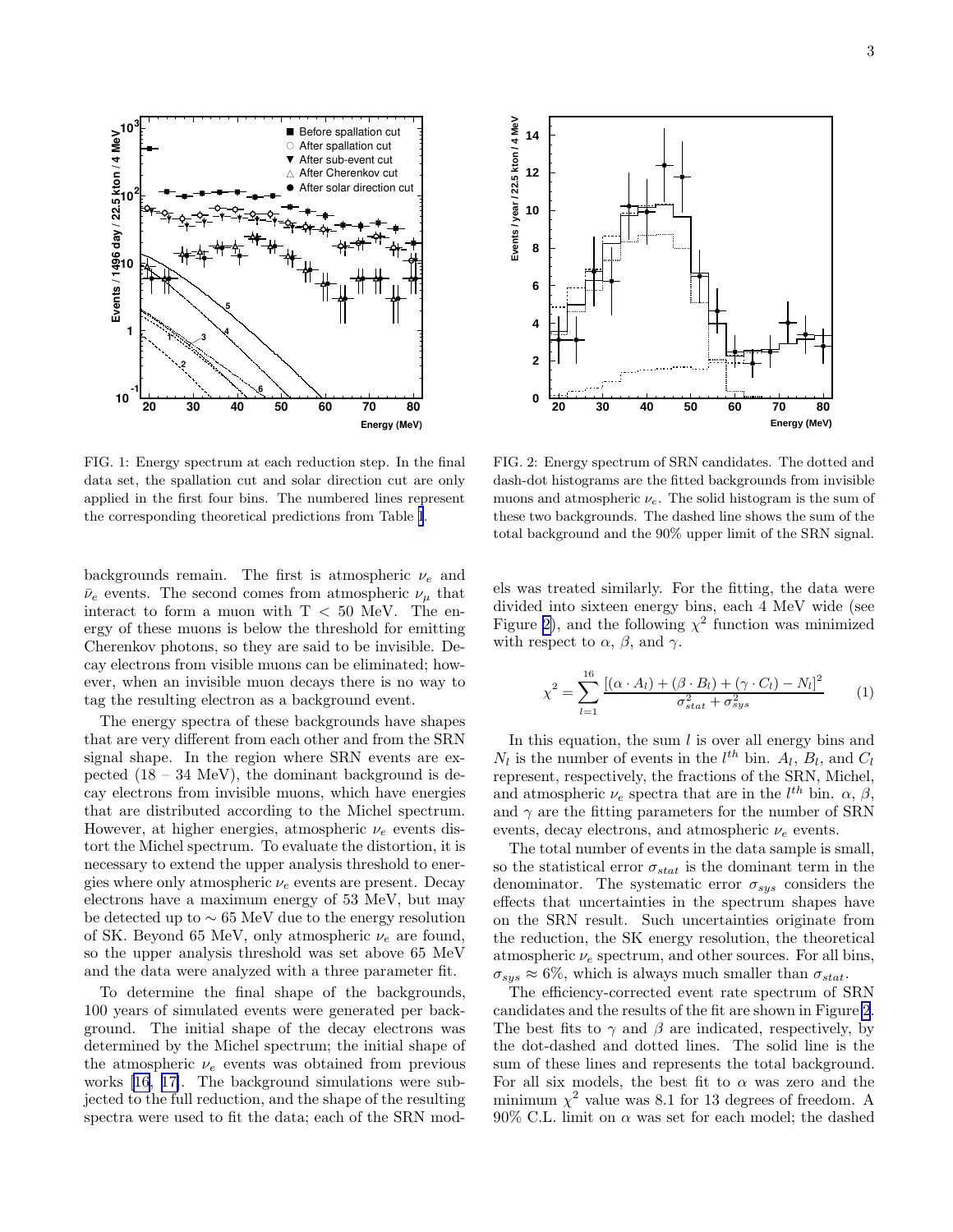<span id="page-3-0"></span>TABLE I: The SRN search results are presented for six theoretical models. The first column describes the method used to calculate the SRN flux. The second column shows the efficiency-corrected limit on the SRN event rate at SK. The third column is the flux limit set by SK, which can be compared with the theoretical predictions that are shown in the fourth column. The fifth column shows the flux predictions above a threshold of  $E_{\nu} > 19.3 \text{ MeV}$ . Note that the heavy metal abundance calculation only sets a theoretical upper bound on the SRN flux [[7](#page-4-0)].

| Theoretical model                                                                                                                                                                                                                                              | Event rate limit      | SRN flux limit                                                                                                                                                                           | Predicted flux Predicted flux  |
|----------------------------------------------------------------------------------------------------------------------------------------------------------------------------------------------------------------------------------------------------------------|-----------------------|------------------------------------------------------------------------------------------------------------------------------------------------------------------------------------------|--------------------------------|
|                                                                                                                                                                                                                                                                | $(90\% \text{ C.L.})$ | $(90\% \text{ C.L.})$                                                                                                                                                                    | $(E_{\nu} > 19.3 \text{ MeV})$ |
| Galaxy evolution [4]                                                                                                                                                                                                                                           |                       | $< 3.2$ events/year $< 130 \bar{\nu}_e \text{ cm}^{-2} \text{ s}^{-1}$ 44 $\bar{\nu}_e \text{ cm}^{-2} \text{ s}^{-1}$ 0.41 $\bar{\nu}_e \text{ cm}^{-2} \text{ s}^{-1}$                 |                                |
| Cosmic gas infall [5]                                                                                                                                                                                                                                          |                       | $\rm < 2.8$ events/year $\rm < 32$ $\bar{\nu}_e$ cm <sup>-2</sup> s <sup>-1</sup> 5.4 $\bar{\nu}_e$ cm <sup>-2</sup> s <sup>-1</sup> 0.20 $\bar{\nu}_e$ cm <sup>-2</sup> s <sup>-1</sup> |                                |
| Cosmic chemical evolution [6] < 3.3 events/year < $25 \bar{\nu}_e$ cm <sup>-2</sup> s <sup>-1</sup> 8.3 $\bar{\nu}_e$ cm <sup>-2</sup> s <sup>-1</sup> 0.39 $\bar{\nu}_e$ cm <sup>-2</sup> s <sup>-1</sup>                                                     |                       |                                                                                                                                                                                          |                                |
| Heavy metal abundance [7] $\langle 3.0 \text{ events/year} \rangle \langle 29 \bar{\nu}_e \text{ cm}^{-2} \text{ s}^{-1} \rangle \langle 54 \bar{\nu}_e \text{ cm}^{-2} \text{ s}^{-1} \rangle \langle 2.2 \bar{\nu}_e \text{ cm}^{-2} \text{ s}^{-1} \rangle$ |                       |                                                                                                                                                                                          |                                |
| Constant supernova rate [4] $\langle 3.4 \text{ events}/\text{year} \rangle \langle 20 \bar{\nu}_e \text{ cm}^{-2} \text{ s}^{-1} \rangle = 52 \bar{\nu}_e \text{ cm}^{-2} \text{ s}^{-1} = 3.1 \bar{\nu}_e \text{ cm}^{-2} \text{ s}^{-1}$                    |                       |                                                                                                                                                                                          |                                |
| Large mixing angle osc. [8] $\langle 3.5 \text{ events/year} \rangle \langle 31 \bar{\nu}_e \text{ cm}^{-2} \text{ s}^{-1} \rangle 11 \bar{\nu}_e \text{ cm}^{-2} \text{ s}^{-1} \rangle 0.43 \bar{\nu}_e \text{ cm}^{-2} \text{ s}^{-1}$                      |                       |                                                                                                                                                                                          |                                |

line represents the sum of the background and the upper bound on  $\alpha$  for the galaxy evolution model. This line shows the type of distortion in the Michel spectrum that would be indicative of an SRN signal.

Figure [2](#page-2-0) shows that the expected backgrounds fit the data well. In this analysis, no flux normalization was chosen for the background rates; only the shapes were used. This is because there are large uncertainties ( $\sim 30\%$ ) in the atmospheric neutrino fluxes at these very low energies. As a consistency check, the fit results for the number of background events were compared to the predictions, which were determined by applying the reduction cuts to 100 years of simulated background events and normalizing for livetime. For 1496 days of data, the expected number of atmospheric  $\nu_e$  events is  $75 \pm 23$ , which is consistent with the best fit result of  $88 \pm 12$  events. To determine the expected number of decay electrons from invisible muons, neutrino oscillation must be con-sidered [[10\]](#page-4-0); given the low energy of the atmospheric  $\nu_{\mu}$ that produce invisible muons, it is assumed that half of the  $\nu_{\mu}$  have oscillated into  $\nu_{\tau}$ . With this assumption, the predicted number of decay electron events is  $145 \pm 43$ , which is consistent with the best fit result of  $174 \pm 16$ events.

The limit on  $\alpha$  can be used to derive a 90% C.L. limit on the SRN flux from each model. The number of SRN events is related to the total flux  $F$  by the following equation:

$$
F = \frac{\alpha}{N_p \times \tau \int_{19.3 \text{ MeV}}^{\infty} f(E_{\nu}) \sigma(E_{\nu}) \epsilon(E_{\nu}) dE_{\nu}}
$$
(2)

In this equation,  $N_p$  is the number of free protons in SK  $(1.5 \times 10^{33})$ ,  $\tau$  is the detector livetime (1496 days),  $\epsilon(E)$ is the signal detection efficiency,  $\sigma(E)$  is the cross section for the inverse  $\beta$  decay  $(9.52 \times 10^{-44} \text{ E}_e \text{ p}_e)$ , and  $f(E)$  is the normalized SRN spectrum shape. The integral spans the energy range of the neutrinos that produce positrons in the observed region.

Using the above values, the 90% C.L. SRN flux limit was calculated for each model. The results are in the third column of Table I, and can be compared with the predictions, which are in the fourth column. For the galaxy evolution model [\[4](#page-4-0)], the cosmic gas infall model [[5\]](#page-4-0), and the cosmic chemical evolution model [[6\]](#page-4-0), the SK limits are larger than the predictions by a factor of three to six. In these models, the dominant contribution to the SRN flux comes from supernovae in the early universe, so the neutrino energy is red-shifted below the 18 MeV threshold. The heavy metal abundance model primarily considers supernovae at red-shifts  $z < 1$ , so SK is sensitive to more of the SRN flux. For this model, the flux limit is smaller than the calculated total flux [[7\]](#page-4-0). However, this prediction is only a theoretical upper limit, so these results can constrain this model but they cannot eliminate it. The LMA model [[8\]](#page-4-0) has a harder energy spectrum, and so SK is sensitive to a larger fraction of the SRN flux. The increased sensitivity is offset by the fact that this hardened spectrum also results in a larger limit for  $\alpha$ ; thus, the SK flux limit is still nearly a factor of three larger than the prediction.

The total SRN flux predicted by the constant model scales with the rate of core-collapse supernovae, and so the SRN flux limit can be used to set a 90% C.L. upper limit on the constant supernova rate. The SRN flux prediction quoted in this paper is based on a reasonable supernova rate of  $1.6 \times 10^3$  SN year<sup>-1</sup> Mpc<sup>-3</sup>. The observed SRN flux limit (20  $\bar{\nu}_e$  cm<sup>-2</sup> s<sup>-1</sup>) corresponds to a supernova rate limit of  $6.2 \times 10^2$  SN year<sup>-1</sup> Mpc<sup>-3</sup>. Thus, the constant model can be ruled out, as the limit on the supernova rate is too low to be consistent with the observed abundance of oxygen [[4, 18\]](#page-4-0), which is synthesized within the massive stars that become supernovae. At Kamiokande-II, a flux limit of 780  $\bar{\nu}_e$  cm<sup>-2</sup> s<sup>-1</sup> was set with the assumption of a constant supernova model [[9\]](#page-4-0); the SK limit is 39 times more stringent.

The SRN limits vary greatly, based on the shape of the theoretical SRN spectrum at energies that are be